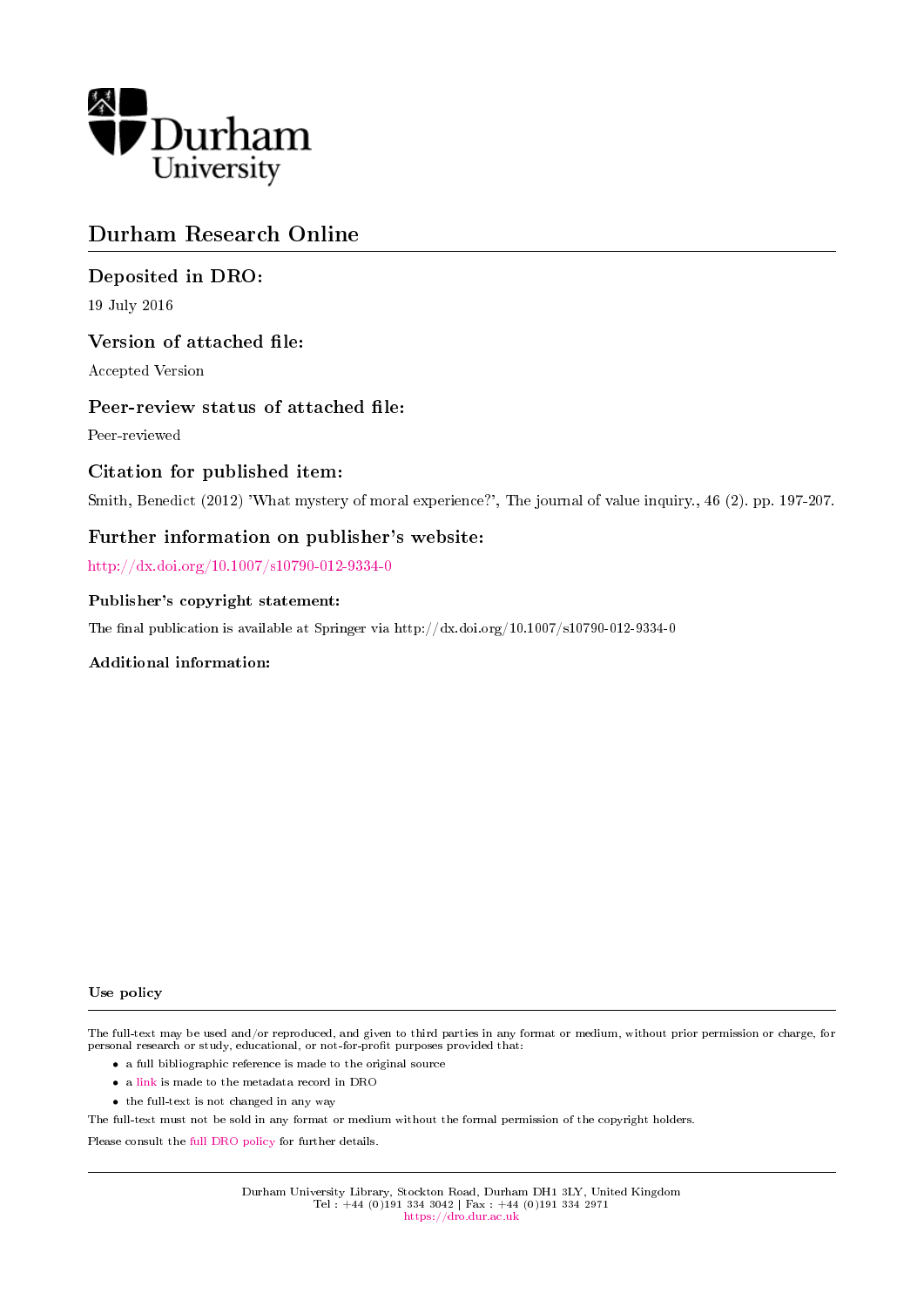## **What Mystery of Moral Experience?**

Benedict Smith Durham University

### **1. The Problem with Our Ordinary Moral Practice**

According to Michael Smith, a "central organizing problem" in contemporary metaethics concerns a particular way in which our moral thought and practice is or at least appears mysterious.<sup>1</sup> Our "ordinary moral practice" and the "facts of ordinary moral experience," he says, contain features which are incontrovertible but mutually incompatible.<sup>2</sup> The features, taken individually, account for some of the basic and inalienable characteristics of our moral thought but they are, on his view, jointly inconsistent. Broadly speaking the features are objectivity and practicality. As Smith puts it: "The problem is that the *objectivity* and the *practicality* of moral judgment pull in quite opposite directions from each other…. The objectivity of moral judgement suggests that there are moral facts beliefs about what these facts are ... but it leaves entirely mysterious how or why having a moral view is supposed to have special links with [motivation]…. The practicality of moral judgement suggests just the opposite, that our moral judgements express our desires…. While this enables us to make good sense of the link [with motivation], it leaves entirely mysterious what a moral argument is supposed to be an argument about."<sup>3</sup>

Let us understand what is meant by the mystery or problem in line with the intention Smith expresses as something which has an explanation, if baffling at first. But the formulation Smith gives of the problem, its standard formulation, involves a problematic psychological account of moral experience. The psychological account involves assuming that moral experience, and what is manifest in ordinary practice, can be accounted for in terms of propositional attitudes, an assumption which drives how the problem is characterized and proposed solutions to it. We need not deny that moral experience can be problematic or mysterious. The principal issue is that the standard view of what constitutes the mystery casts the problem in psychological terms, where the source of the problem is an alleged incompatibility of mental states.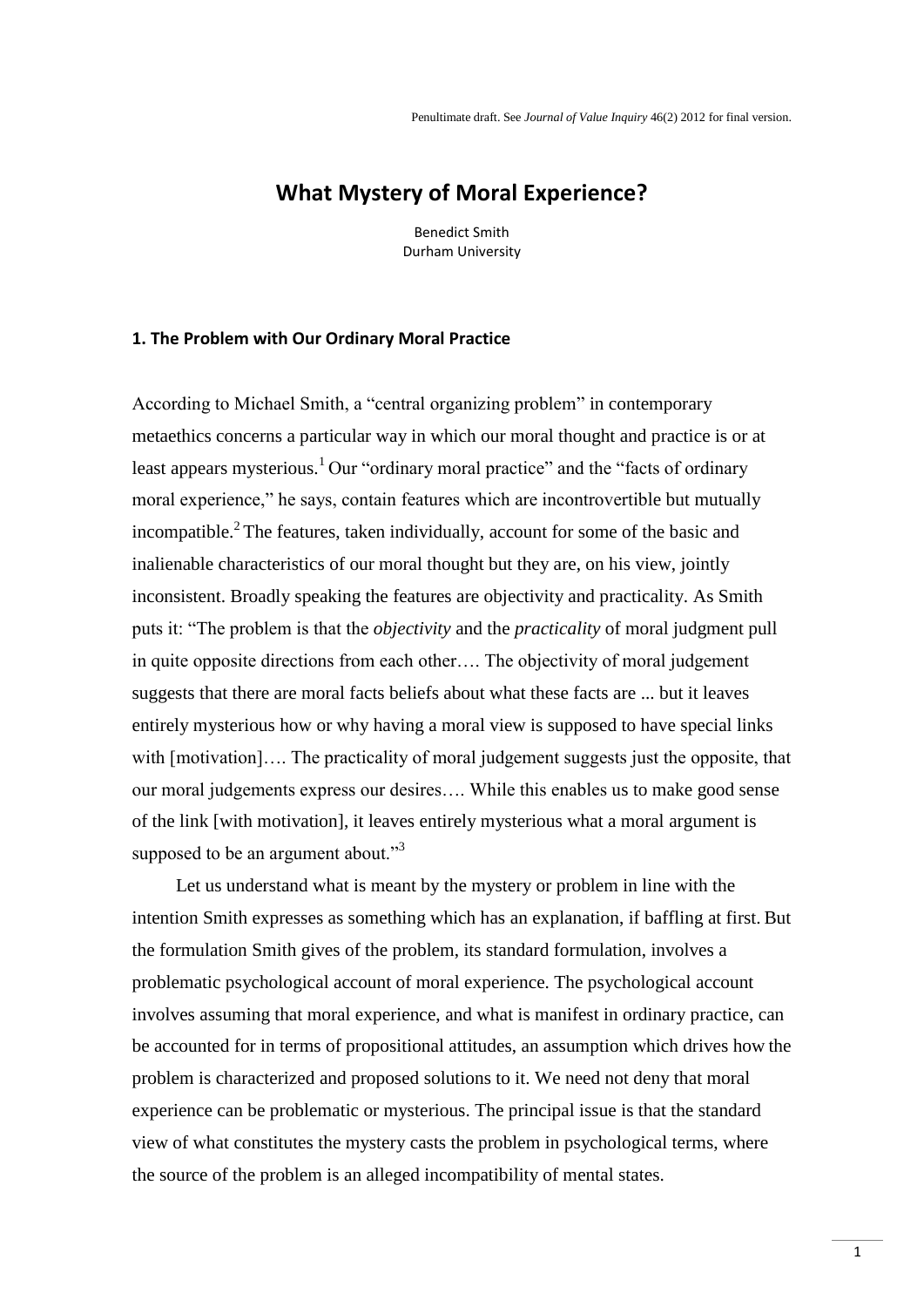The idea is that although our moral thought and practice is apparently coherent, it is, mysteriously, made up of elements that cannot be coherently combined. On an alternative view, moral experience and the ordinary facts which constitute it are not exhausted by our mental states and cannot be exhausted by them. Much of the basic stuff of moral experience has nothing to do with our mental life at all. The ordinary facts of moral thought, discourse, and experience are not well accounted for, let alone exhausted by facts about our mental states or propositional attitudes.

### **2. Mental States and the So-called Facts of Moral Experience**

It is widely agreed that our moral experience seems at least suggests the presence of objective values, properties, events, and states of affairs. This aspect of our evaluative phenomenology finds expression in verbal forms as well is in other modes of practice. We make assertions such as stealing is wrong and being honest is right. We think of moral judgments as true or false and use moral predicates in describing our behavior. Our moral thought involves trying to think, talk, and act in ways that are right, where the rightness involved is taken to be independently constituted by the way the world is. With our moral thought and discourse, we aspire to represent such objective facts which obtain, when they do, independently of our practices of representation, assertion, and description. On the standard formulation, this feature is captured by the familiar claim about our psychology that the means by which we try to represent the world correctly is by having and expressing beliefs about the world. Central to our moral experience is also a practical, motivational aspect captured by a claim about a different aspect of our psychology that moral judgment involves having and expressing desires which are constitutively motivational.

Typically, beliefs and desires share a common feature in that both have representational content, if of different sorts. Beliefs have representational content in so far as with them, we seek to represent the way the world really is. Desires have representational content in so far as with them we represent how the world is to be.4 The source of the mystery lies in how our moral thought and practice can be, as it appears to be, genuinely answerable to the world and intrinsically practical, a combination of both objective and practical purport. A diagnosis of this fact could lead us to suppose that our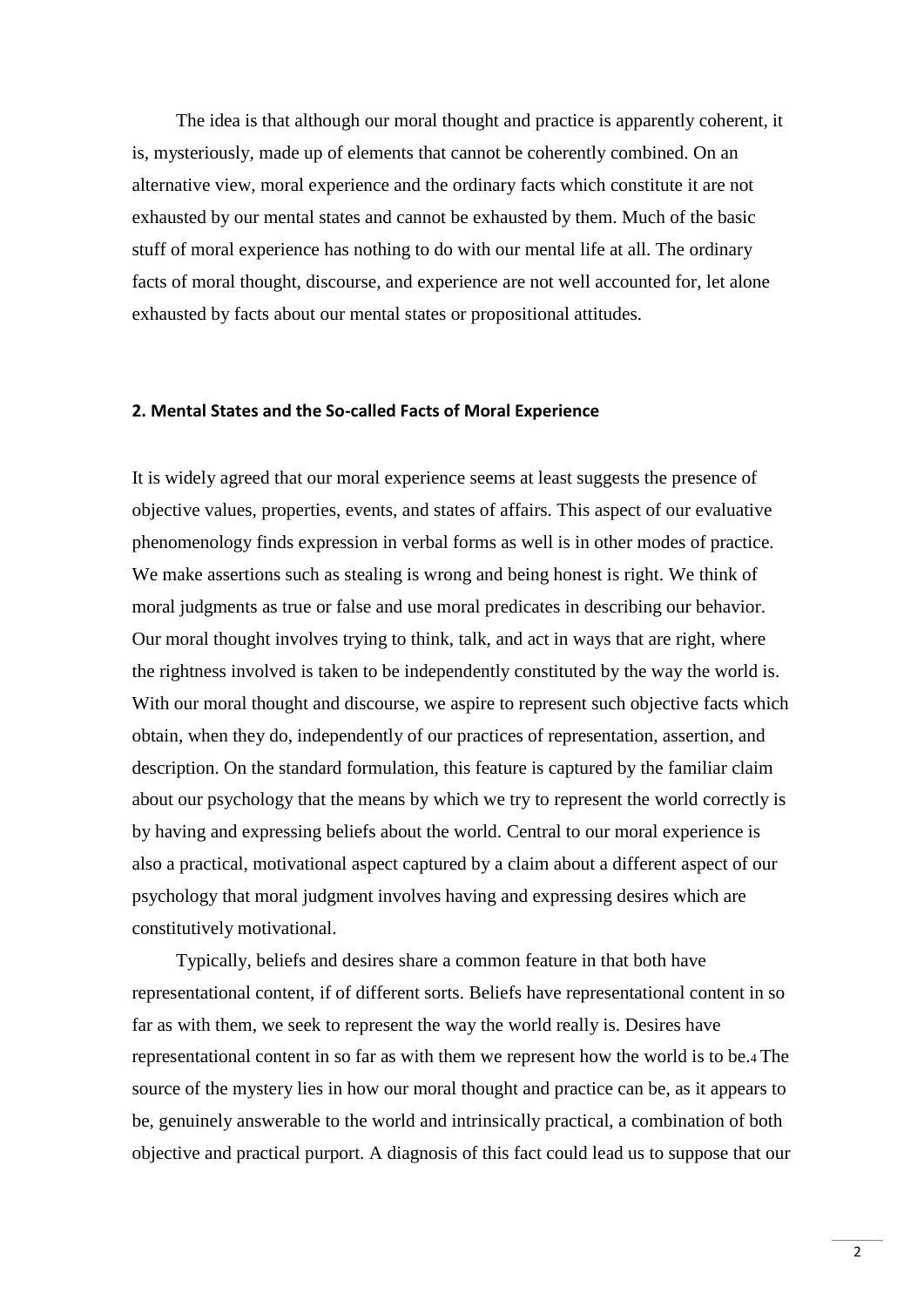mental economy contains other special kinds of composite psychological states, socalled besires, for instance.<sup>5</sup> Besires are mental states that are adequate for playing both objective and practical roles. They satisfy both directions of fit, in the sense considered by G. E. M. Anscombe.<sup>6</sup>

The existence of besires would at least show that the standard picture of human psychology is insufficient and would give us reason to reject the suggestion that our moral thought could be exhaustively decomposed in to beliefs and desires. Whether or not we agree that besires are a justified addition to our mental economy or that they play the right kind of explanatory role, besires are nevertheless mental states. Thus we could say that while the mystery has its source in the alleged conflict between kinds of mental states, proposed solutions involve the introduction of other kinds of mental states that could supposedly account for the objective and practical character of moral thought. Thus what is being proposed as a solution to the problem of an impoverished philosophical psychology is a replacement philosophical psychology. But this shifts the problem of accounting for moral experience and practice in psychological terms instead of dealing with it.

The pervasive character and distinctive features of the philosophical psychology at issue is Humean. It is central to the standard formulation of the mystery. The features of our experience are characterized as incompatible by Humean psychology according to which desires are the primary motivational force for action. This illuminates the mystery implied by the objective feature, since the relevant mental state captured by objectivity cannot accommodate this aspect. One of the central tenets of Humean psychology is the division of relevant propositional attitudes into either beliefs or desires. What is emphasized is how such basic mental states are distinct existences, as Hume understood them to be, and how they can motivate a person to act.

Let us imagine that the moral thought and experience of a person corresponds to the problem that Smith outlines. Furthermore, let us suppose that the person is able to enjoy each of the practical and objective aspects of moral experience somehow in isolation from the other, and thus their phenomenology tracks the distinctness between beliefs and desires. In considering the practical aspect, the person recognizes that this makes good sense, as Smith puts it, of the pre-philosophical connection between moral judgement and action. We may suppose that it simply does not occur to him that it has any problematic implications for any other aspect of our thought or experience. It makes good sense, and that is that. Let us suppose that soon after, the person considers the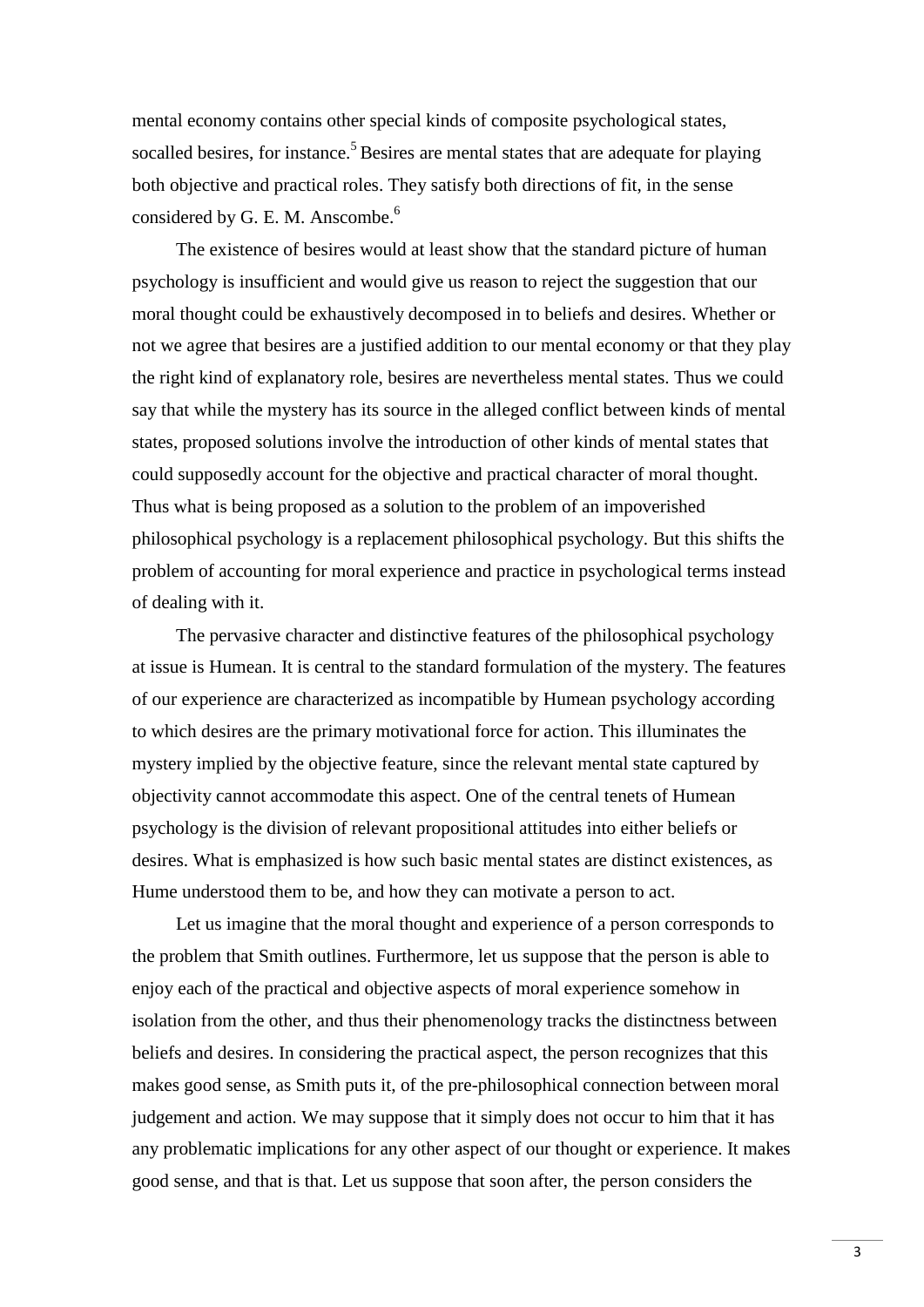intellectual element in moral experience, and he similarly notes that this makes good sense of why moral experience appears to have objective purport and why we argue and try and get things right. It simply does not occur to him that it has any problematic implications for any other aspect of our thought or experience. The experience of the person is unlike the characterization Smith offers to the extent that no mystery or problem presents itself. We may ask if something is missing from the experience and the person is missing the mystery.

Perhaps the description of this case is misleading, since it is part of what it is to be practical or subjective that it is as such in tension somehow with what it is to be objective. We might think that the person is evidently not competent to consider his experience with sufficient sensitivity, since the relevant competence would make him aware that the mystery is already implied by each of the practical and objective elements, even if taken independently. This would be a failure in conceptual competence or some failure to understand or properly interpret just what is presented in experience. If the person can understand that the aspect of experience on which he is focused is objective, then he will understand, *a priori*, that the content is incompatible with the practical content of moral experience. Perhaps experience of each element is needed to make the relevant understanding lively to his mind, as Hume would say, but the understanding would not positively depend on such experience. Even if this is right, from within the constraints of Humean psychology it is unclear whether the relevant kind of understanding is intellectual or practical.

Phenomenologically, beliefs and desires are not often experienced as distinct. Someone believing that his daughter is playing the violin in a school concert is not felt as distinct from his desiring to hear her play. Such cases are part of the ordinary facts of experience. Proponents of Humean psychology insist that, despite the phenomenology, beliefs and desires can be pulled apart "at least modally," as Smith puts it.<sup>7</sup> The states are exclusive in that neither can fulfill the role taken by the other, and yet this fact is problematic when considering the overall nature of our moral thought and practice. In considering this, we are bound to consider both the intellectual and the practical features that in combination make up moral thought and practice, not just one of them somehow on its own. Nevertheless the assumption is that, notwithstanding the appearances, it is possible decompose the ordinary facts of moral experience into beliefs and desires, mental states the contents and roles of which are mutually exclusive. The assumption in large part serves as the source of the mystery since, given the disjunction, it is quite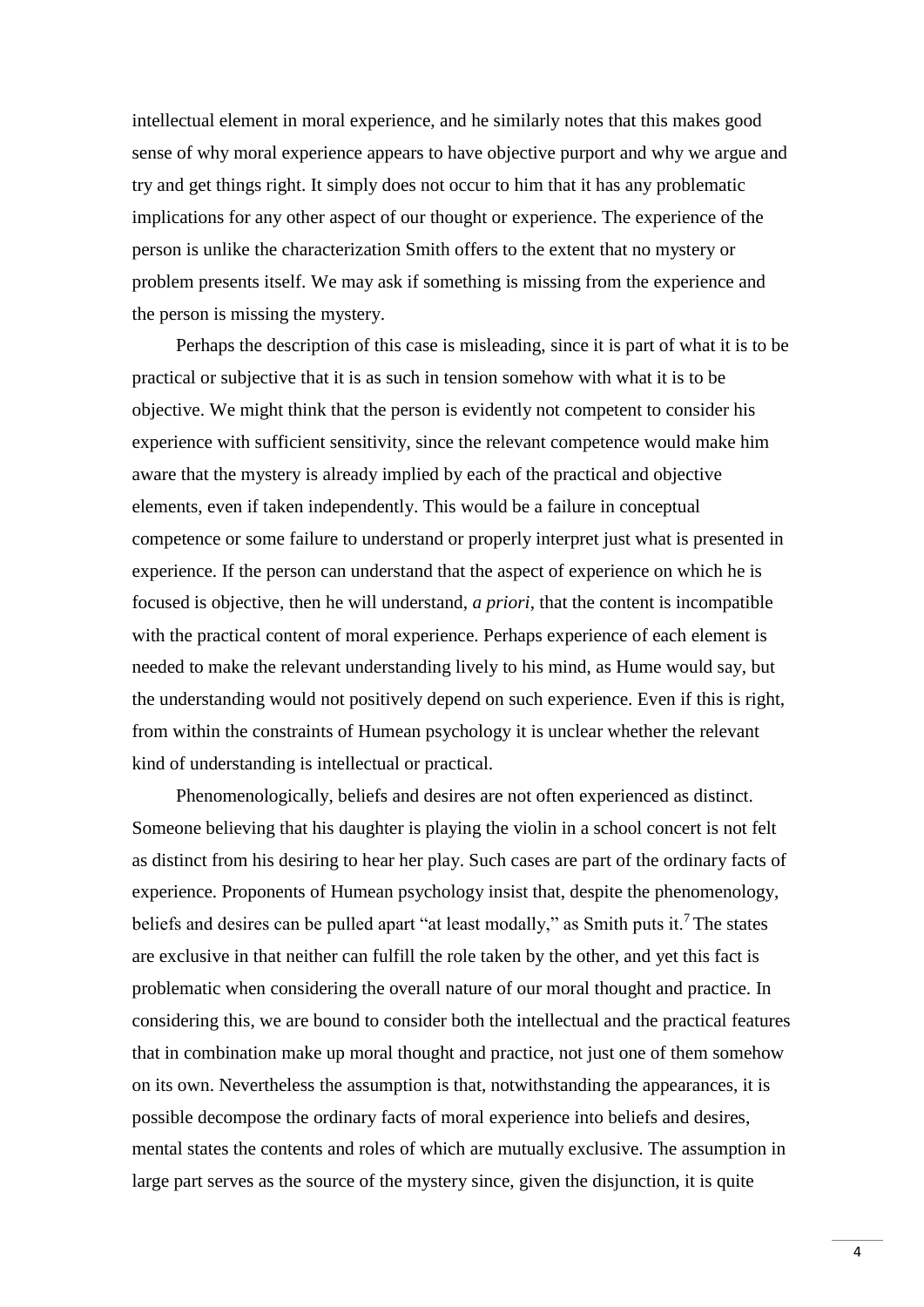unclear how moral experience appears simultaneously to combine both elements. This view rests on it being plausible that we can describe, interpret, and understand our moral thought and experience in terms of mental states and the relations between them. The view is also motivated by a questionable characterization of what counts as the appearances and of what is involved in identifying them.

### **3. Psychology and Metaphysics**

Let us assume that ordinary moral practice contains an objective feature and a practical feature which are "the exact opposite of each other."<sup>8</sup> The objective feature is partly constituted by our expressing beliefs, and the practical feature partly involves expressing our desires. Beliefs and desires are both propositional attitudes with their own distinctive forms of representational content and directions of fit. The objective feature implies that the constraint in light of which beliefs fail or succeed in being true is set by the nature of the world. It is commonly assumed that neither beliefs nor the features of the world that they are purported to represent can be intrinsically motivational. Some philosophers appeal to an alleged metaphysical truth that as a matter of fact, the world simply does not contain such features since they would breach a range of central metaphysical commitments.<sup>9</sup>The commitments rule out there being features of the world that are objective and practical, external to our minds yet, *per impossibile*, intrinsically connected to our will. Admitting such objective yet intrinsically motivating features of the world would, supposedly, contravene the best undertanding of the universe that we currently have and the best accounts of the ways in which we know about the universe. Proponents of the standard formulation could embrace this understanding through premises about the content and significance of mental states. The strategy would thus draw metaphysical conclusions from psychological premises. The denial that there are objective and motivational facts in the world is taken to be directly supported by psychological theory. As Smith puts it: "the standard picture of human psychology tells us that there are no such facts."<sup>10</sup> In looking at the nature and role of our mental states and by employing the standard theory, Humean psychology, we can come to know that the world must be bereft of objective moral values.

Accordingly, even if the fabric of the world was, as J. L. Mackie put it, queer enough so as to include objective yet intrinsically motivating properties, we would not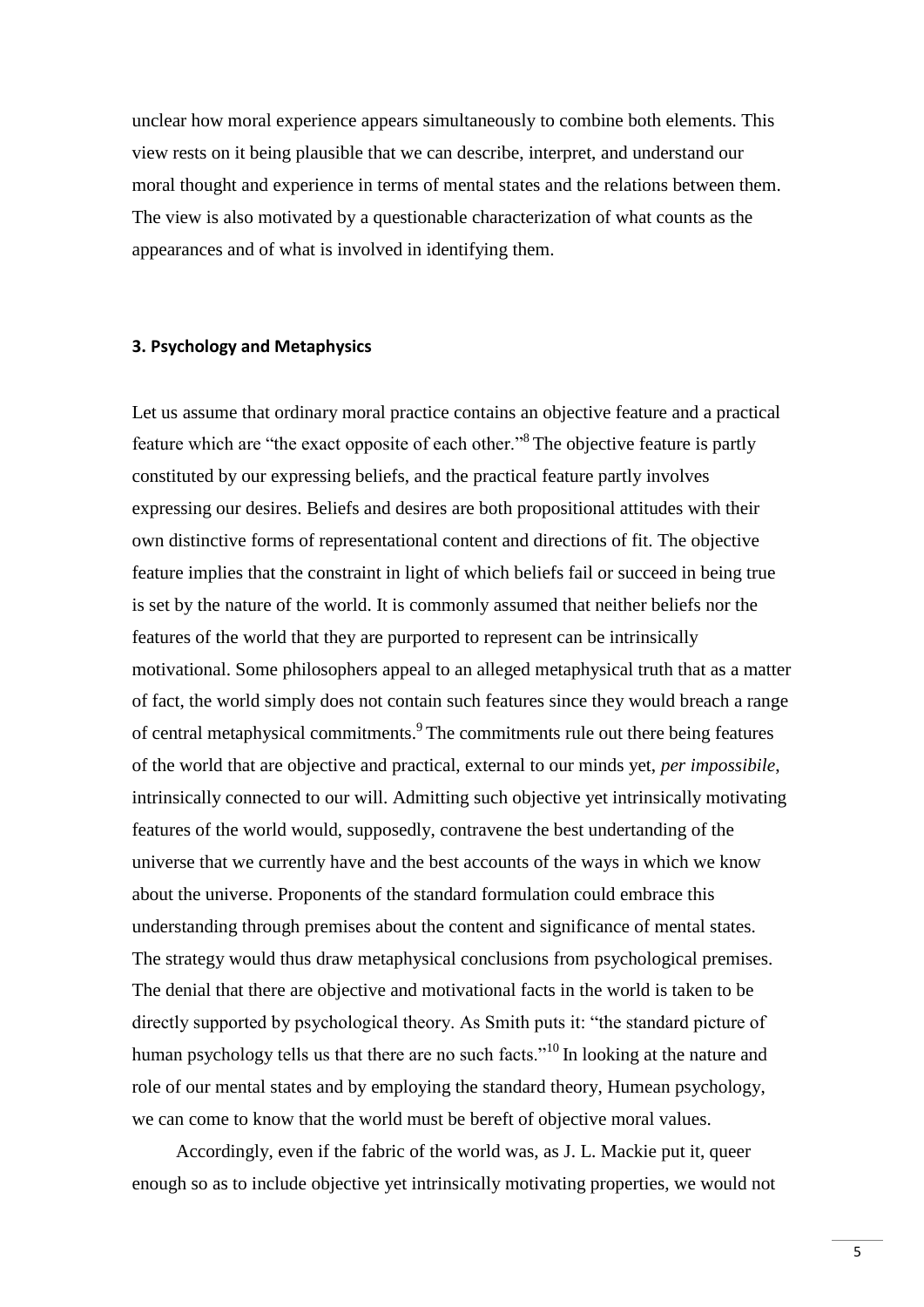have at our disposal anything like the right kind of psychological state that would provide us with awareness of such properties. The nature and representational content of beliefs is inadequate to capture the practical aspect, and the nature and representational content of desire is inadequate to capture the objective aspect. The fabled properties would simply remain invisible even if our relevant psychological states and capacities were well-stocked and finely-tuned. On the view that Mackie sets out, defending the idea that we can know about objective values would involve appealing to "special faculty of moral perception" or "a strange sort of intuition."<sup>11</sup> Translated into the psychological vocabulary of the standard model, any awareness of objective yet motivational features of the world would presumably involve a strange sort of mental state wholly at odds with the standard understanding of human psychology.

### **4. Appearances and Inner and Outer Phenomena**

Advocates of the standard account propose an analysis of the elements manifest in ordinary moral practice and of the ordinary facts of moral experience. These aspects of our lives are, presumably, meant to be pre-philosophical in the sense that they are the things of which a philosophical analysis is provided. Our practice and experience constitute what is often regarded as the principal data, so to speak, for such analysis. Conventionally the data is characterized as the elements manifest in ordinary practice. Often competing philosophical accounts of our moral thought are assessed partly according to how successful they are in saving the appearances, the extent to which a given theory accounts for the ordinary features manifest in moral practice and experience. Whatever the credentials of this way of assessing proposed accounts of our moral thought and practice, the standard formulation of the mystery involves a mistaken focus on the appearances as they are manifested at the psychological or mental level. The error is not that focusing on this level is mistaken as such but that the focus is bound to exclude much of what ought to count as falling within the class of moral appearances. This exclusion results in the ordinary features of moral experience being substituted by the ordinary features of our psychological lives. We should resist this, since the moral appearances and the ordinary facts of experience cannot be reduced to facts about our mental states. What counts as the moral appearances ought to include,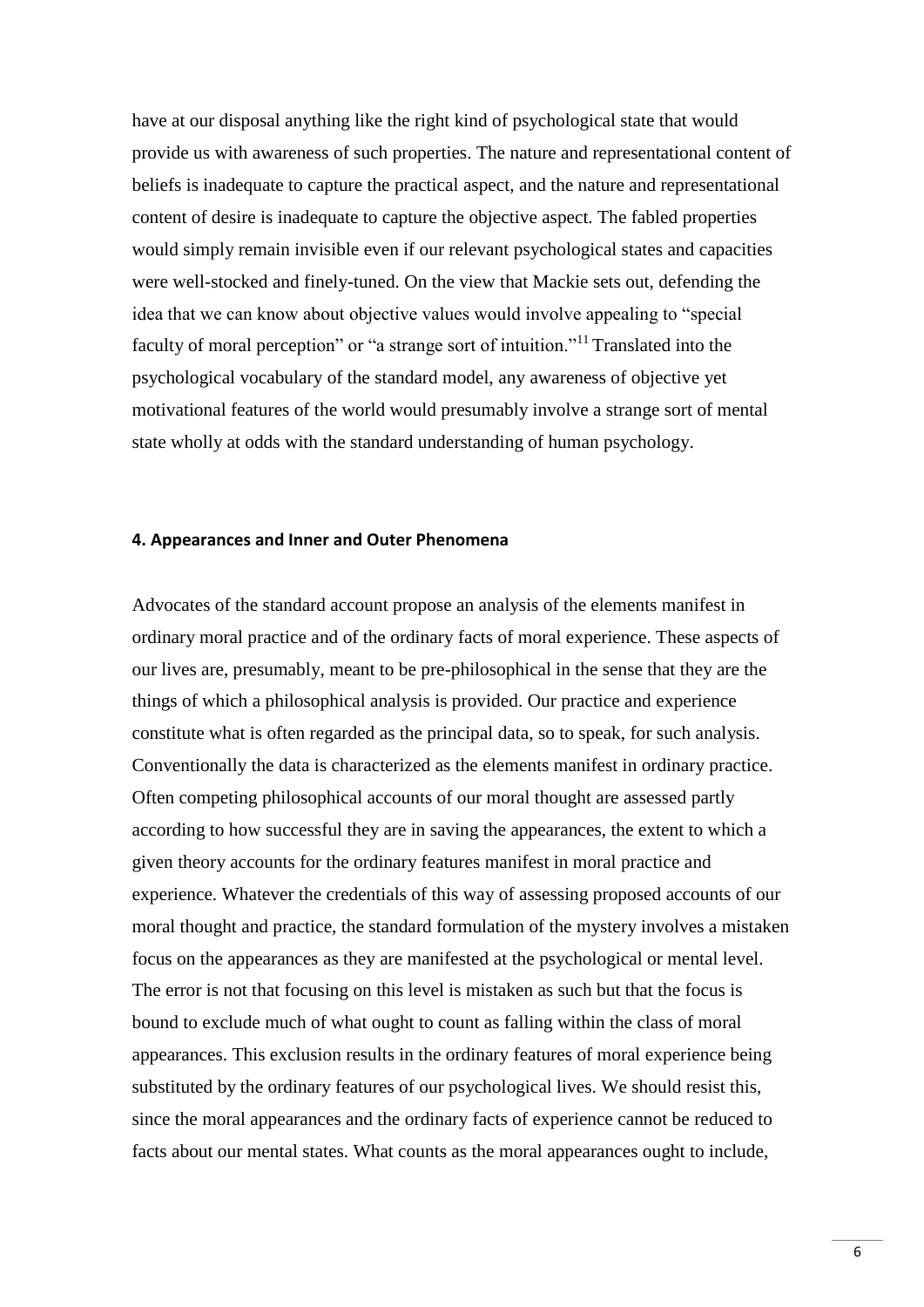among other things: aspects of interpersonal dialogue including the variety of nonlinguistic behavior and activities that is partly constitutive of interpersonal understanding; regulative ideals that govern the logic of moral thought such as convergence of opinion, norms regulating the articulation; criticism, and defense of moral views; patterns of thought and argument regulated by inter-subjective agreement; the expression and discussion of moral emotions; witnessing the behavior of people; and seeing the effects of our decisions. Also included would be, as Smith acknowledges, rampant cruelty, systematic injustice, and moral indifference.<sup>12</sup> These elements are part of what is constituted by ordinary moral experience and thought, but none of them are mental states or propositional attitudes.

It might be said in response that such things nevertheless require some kind of mental state such as a belief to mediate our access to such non-mental features or states of affairs. For instance, for rampant cruelty to figure as a constituent of moral experience we would need a belief that there is rampant cruelty in the world. Furthermore, if mental states or propositional attitudes were needed to act as conduits for all the constituents of moral experience, then this would imply that there could be no appearances without the relevant kind of mental state to serve as mediator, no appearances if there were no mental states to illuminate them. Few philosophers would defend the idea that rampant cruelty is simply a mental state, but it is only marginally less implausible to say that cruelty appears in our moral thought and discourse only because we have beliefs that it exists and desires that we act collectively to eliminate it. It is not a plausible view, since many things that figure in the ordinary stream of moral experience resist characterization in psychological terms.

Describing features such as non-linguistic behavior and rampant cruelty as part of the moral appearances assumes a wide-scope use of the term "appearance" that is well accommodated by what is presumably meant by the ordinary facts of moral experience. The suggestion is not that it is never appropriate to say that beliefs mediate or constitute the appearances but that the moral appearances exceed well beyond what can be captured by applying mental state terms. There are, then, good reasons to distinguish between the different senses with which "appearance" is used. For instance, it can be used to refer to the domain of appearances appropriate to describing them in the context of thought, and it can also be used to refer to the domain of appearances appropriate to describing them in the context of our experience of the world. Constituents of the context of our experience incorporate outer phenomena and cannot be adequately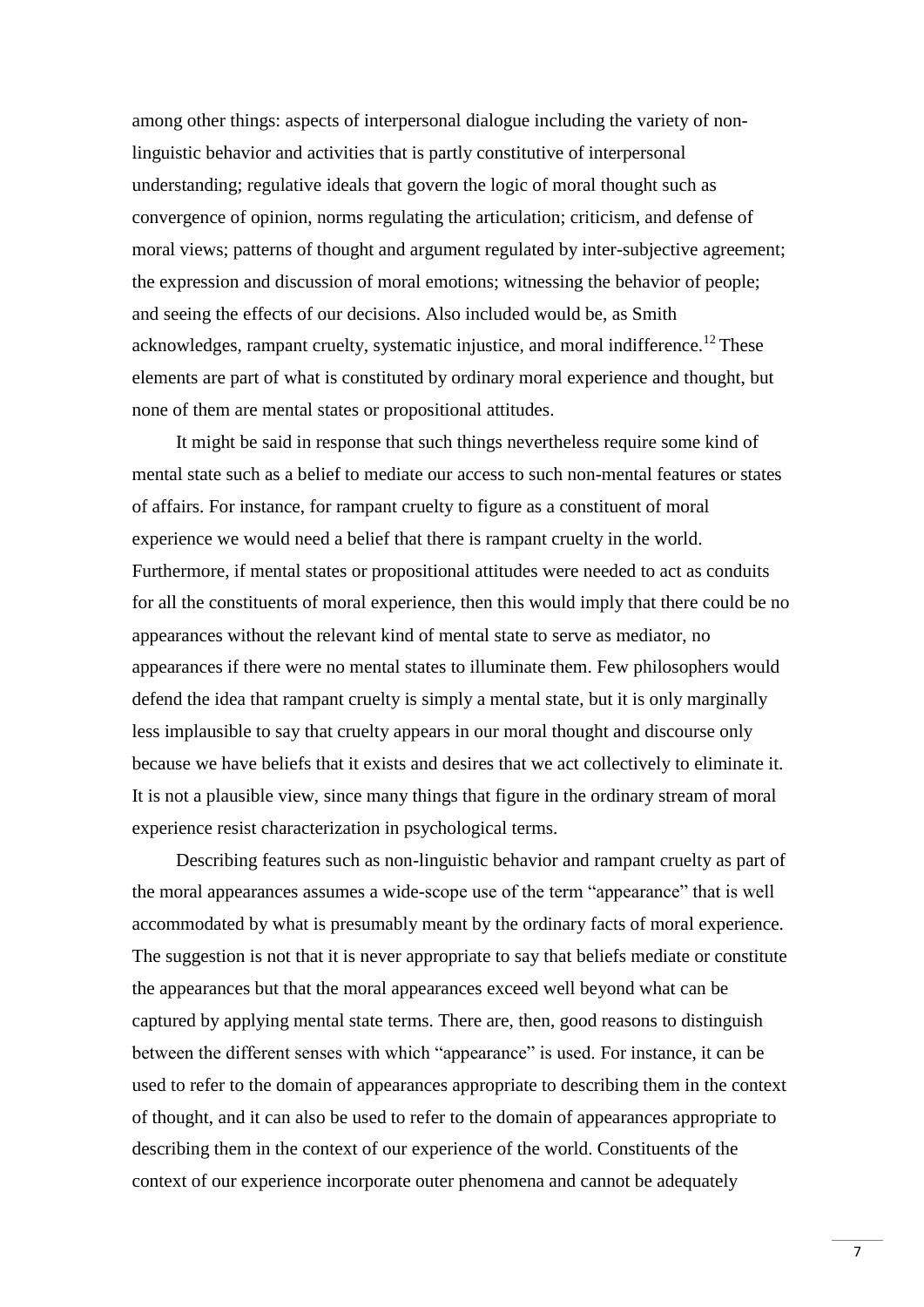understood or accounted for by attending to our psychological states. The domain of inner phenomena, in contrast, is constituted by psychological states or episodes such as, centrally, beliefs, and desires. That sense of "appearance" is narrow in scope and is used to refer to psychological content rather than features of the world outside of the minds and attitudes of persons.

The standard account of the mystery of moral experience would have us misappropriate the distinction in the scopes of "appearance," since there is an unwarranted priority assigned to appearances in the narrow, psychological sense. This motivates the view of psychological content as mediator. For example, although it is conceded that rampant cruelty is part of our moral experience broadly construed, and that such states of affairs are at least notionally unlike propositional attitudes, our recognition of such states of affairs is articulated through the medium of Humean psychology as mysteriously combing both objective and practical features. The problem is that in implicitly treating one realm of appearances as if it could be reduced to or substituted by another realm, proponents of the strategy would have us suppose that the ordinary facts of moral experience are facts about our psychology. But this is not just a problem about a proposed reduction of one kind of appearance to another. It also reflects a deeper problem about what it takes for us to identify and understand our mental states. Criticizing the psychological account of moral experience should not be taken to imply an exclusive distinction between, on the one hand, an inner realm of psychological states and, on the other, a non-mental realm of worldly properties and states of affairs. There is nothing about this distinction that implies that it is absolute.

Let us consider cases of our needing to find out whether we believe something, a process which is arguably a fundamental feature of our lives, particularly our moral lives. The process need not involve a form of introspection or attending to our inner mental lives. For instance, Gareth Evans argues that in determining whether we believe that something is the case, we ordinarily do not inwardly glance toward an interior psychological realm. As he puts it: "If someone asks me 'Do you believe that there is going to be a third world war?', I must attend, in answering him, to precisely the same outward phenomena as I would attend to if I were answering the question 'Will there be a third world war?"<sup>13</sup>

As Evans sees it, understanding the nature of our mental capacities, including the nature of belief, need not involve some scanning of our inner lives. In understanding the nature of belief and of whether or not we have a particular belief vital for understanding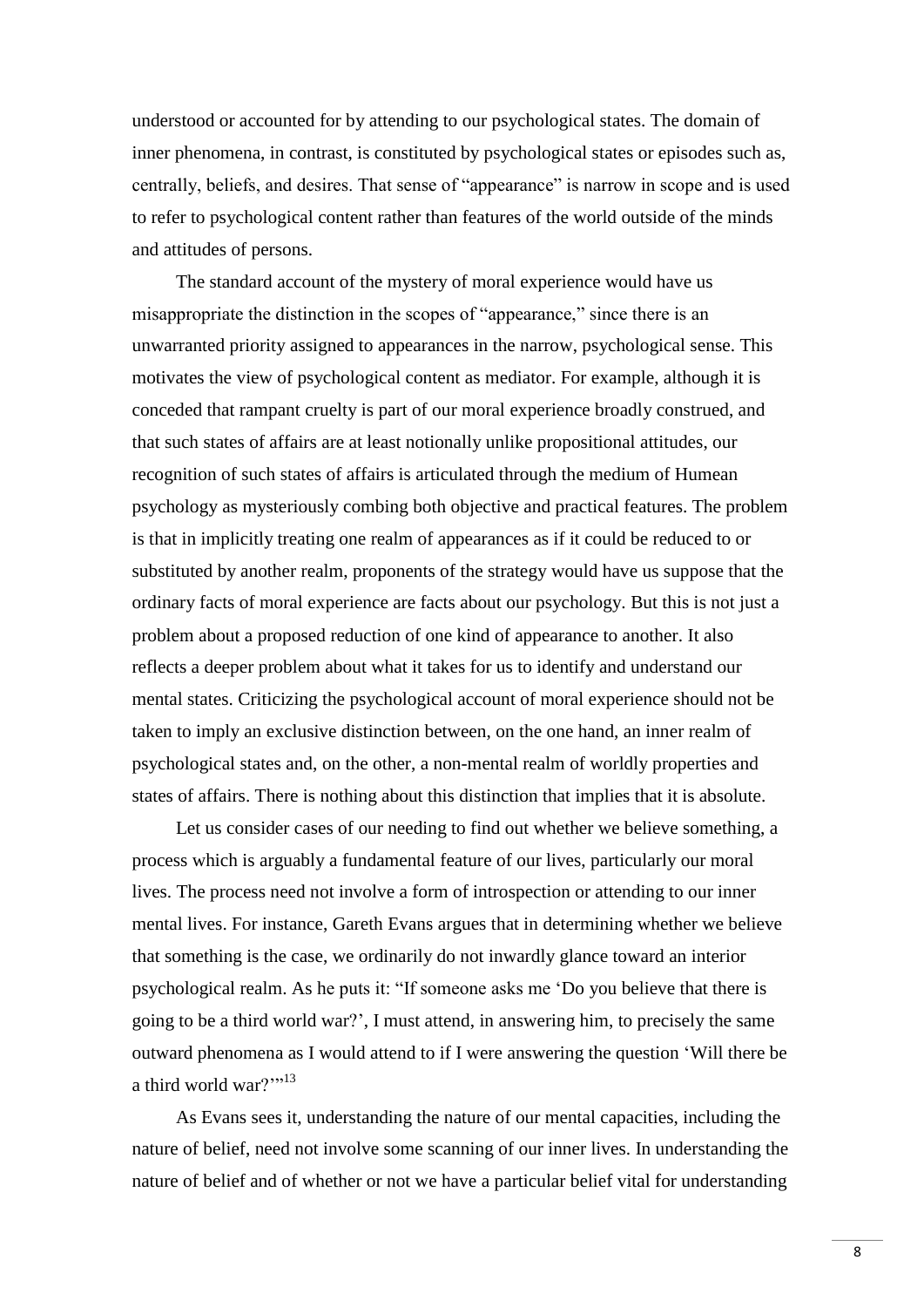our mystery, our "eyes are, so to speak, or occasionally literally, directed outward – upon the world."<sup>14</sup> This suggests that determining whether we have a belief that something is the case will be a matter, at least some of the time, of attending to the appearances in the wide-scope sense, to the features that constitute the ordinary and non-psychological constituents of our moral experience. Evans explains that in affirming some belief or judgment, we look at the world. We do not need to "in any sense gaze at, or concentrate upon, [our] internal state."<sup>15</sup> This supports a wider view about what we should take as the ordinary features of experience in the current sense, even if it is agreed that beliefs play a central role. What matters is where we look, as it were, to find out about what constitutes our moral experience and what is manifest in our moral thought and practice.

Interpreting appearances in the narrow, psychological sense is not an error as such. We can insist on the importance of the moral appearances without rendering them in purely psychological terms. The appearances have a fundamentally important methodological and phenomenological role in moral philosophy. For example, according to Aristotle, in ethical inquiry we ought to: "first set out the way things appear to people, and then, having gone through the puzzles, proceed to prove the received opinions about these ways of being affected – at best, all of them, or, failing that, most, and the most authoritative. For if the problems are resolved, and received opinions remain, we shall have offered sufficient proof."<sup>16</sup> Ideally, the appearances are saved by a philosophical account of the phenomena under question and our investigations, ideally, vindicate received opinions. In the context, Aristotle is embarking on a discussion of *akrasia*, although the principle of saving the appearances is one that has wide application. In contemporary moral theory, the use of this principle has been a central way to organize debates about whether forms of realism or expressivism offer the best account of our moral thought, practice, and discourse.<sup>17</sup> In the present context, the principle of saving the phenomena is also important for recognizing the different realms of appearance. For instance, taking the principle seriously means that in characterizing the moral phenomena we ought to attend to features of our experience that cannot be translated into the framework of mental states. Whether or not an Aristotelian would endorse the idea that clarifying the appearances needs to focus exclusively on the character and interplay between mental states, Aristotle was not uninterested in psychology, and his deployment of the principle of saving the appearances shows that what falls within the scope of phenomena is complex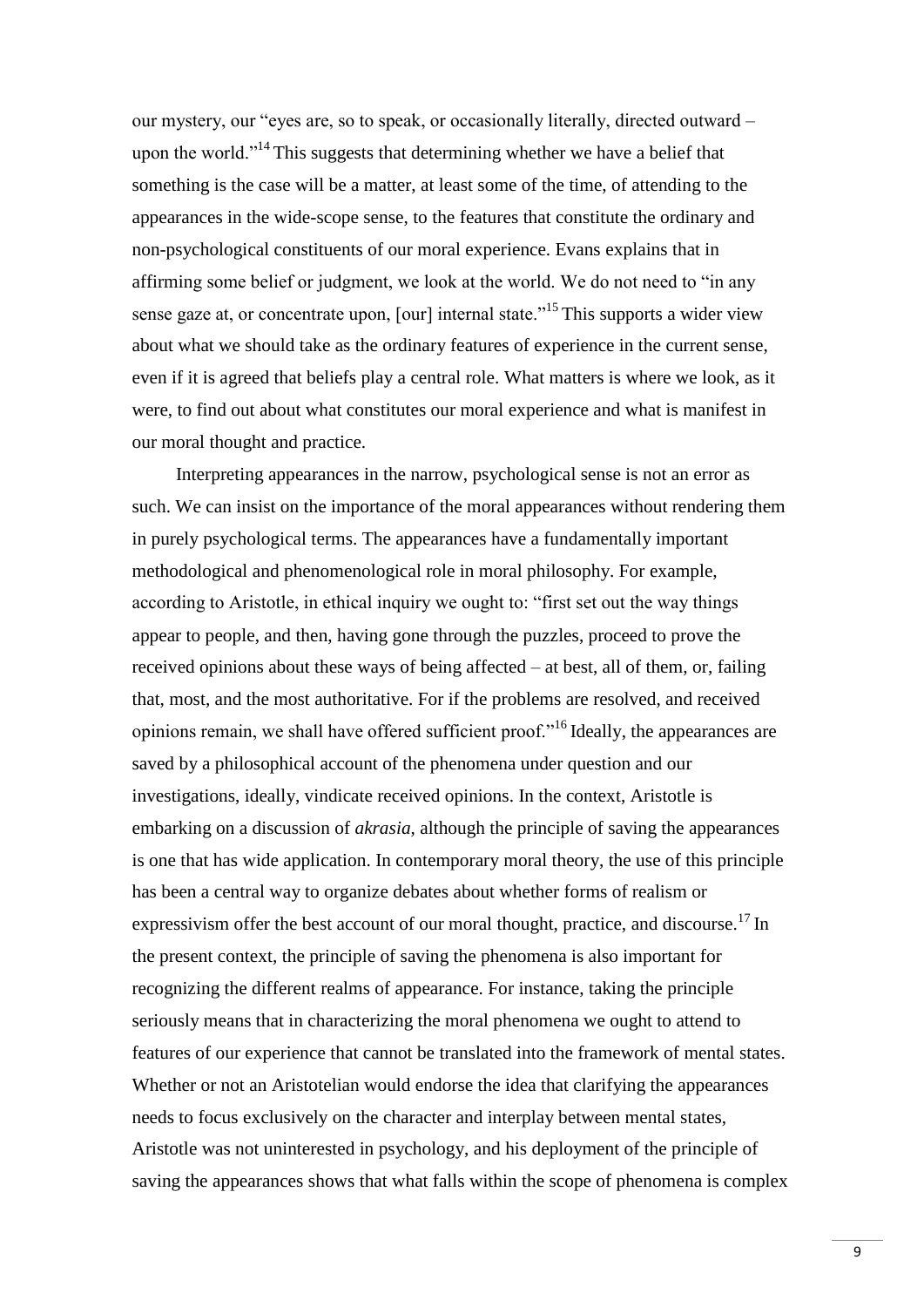and wide-ranging.

### **5. A Different Mystery?**

What is constituted by the moral appearances is complex and we should proceed carefully when considering what it is that we take as manifest in ordinary thought and discourse. Part of the assumption that our moral thought and experience can be translated into propositional attitudes reflects substantive commitments at the philosophical level, and this brings into question the legitimacy of idea that the appearances constitute a set of pre-philosophical data. Geoffrey Sayre-McCord, for example, suggests that the moral problem or mystery in the standard formulation might be better thought of as a meta-ethical problem that emerges at the level of second-order analysis, once distinctively philosophical assumptions are operating.<sup>18</sup> Challenging the characterization of the mystery in this way does not exhibit skepticism about second order analyses as such but suggests that we need to take a view about whether the appearances that are at the focus of the standard formulation are in fact the shadows of technical and controversial theses in philosophical psychology and beyond. But, as Smith explains: "what metaethical reflection suggests, at least initially, is that the very idea of being morally required to act in some way or other is all a total sham: nothing could be everything a moral requirement purports to be. When people become convinced moral skeptics for this sort of reason and then go on to acquire an indifference to the suffering of others, as so many certainly do, the problems the rest of us face become acute."<sup>19</sup> He adds that the cause of the first-order moral problem "is not the fact that moral thought is incoherent" but instead "the fact that it is believed to be incoherent when it is not."<sup>20</sup> Meta-ethical reflection is in some sense the source of and also the solution to the problem that Smith is concerned to identify. Sayre-McCord suggests that a form of moral skepticism can follow from reflection, since someone could become aware of the sham and put the knowledge into practice, so to speak. Such a person could thereby become indifferent to the suffering of others.<sup>21</sup> That some of us do not become moral skeptics in the light of meta-ethical reflection suggests either that the content of such reflection is itself different for non-skeptics or that some other thoughts prevent the meta-ethical skepticism from infiltrating our first-order discourse and practice. Smith would deny that there is a difference in the content of reflection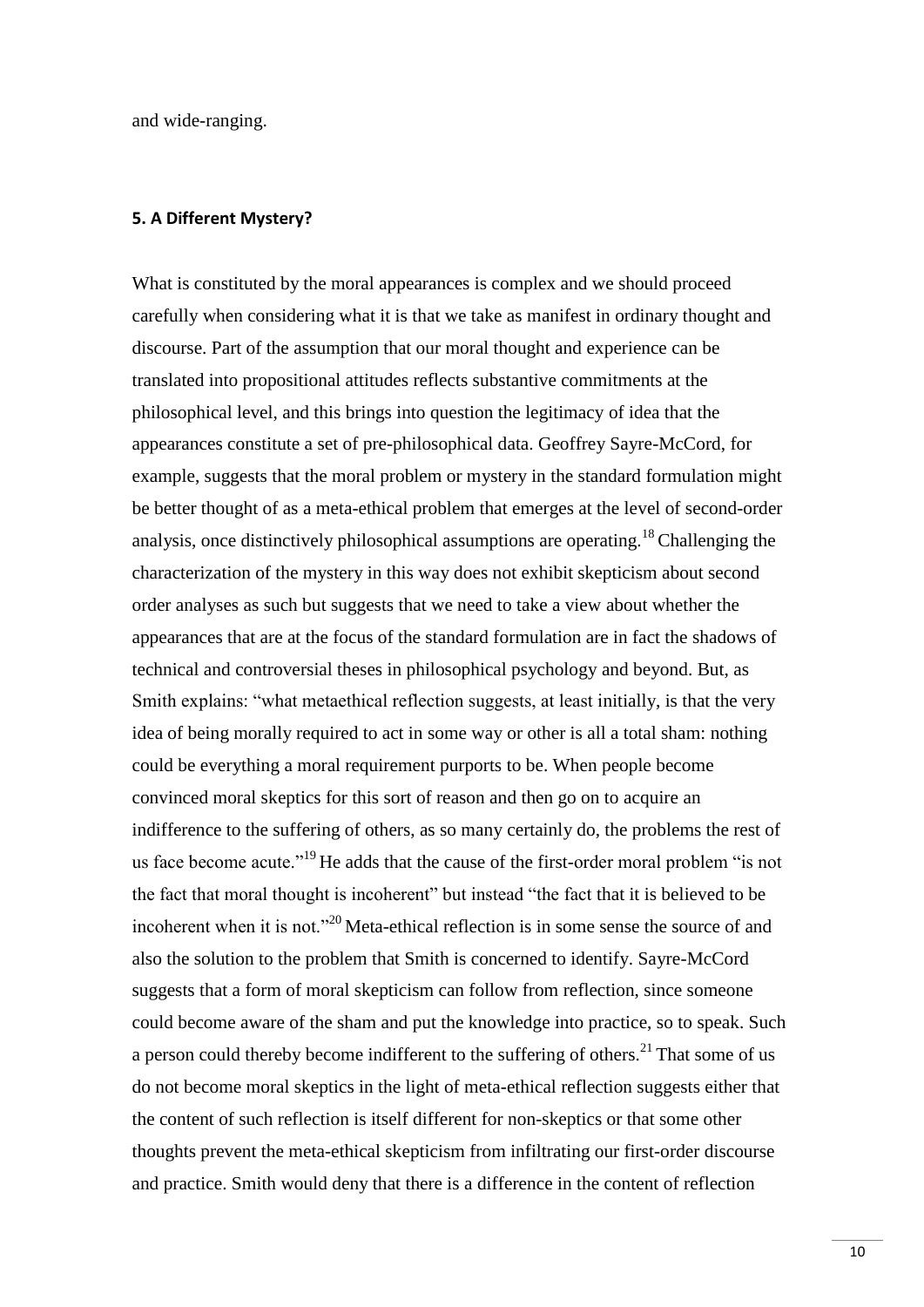between philosophers who do and do not become skeptics. Meta-ethical reflection as such suggests that the very idea of being morally required to do one thing as opposed to another is a sham. But the sham is only an initial suggestion, not a conclusion to serve as the basis of action or, if indifference does express the relevant kind of skepticism, the basis of inaction. The proposal that Smith makes is to solve the moral problem, whether or not it comes to infect first-order practice, by showing how moral requirements flow from what it is to be a thinking, reflective, rational creature. These are just the features that skeptics must admit that they have, since their indifference arises from rational reflection on what morality appears to be.<sup>22</sup>

Whether the proposal that Smith makes is a good response to moral skepticism is not of central concern. The claim is only that the problem or mystery of moral experience as revealed through meta-ethical reflection need not threaten to undermine morality. What is initially suggested by reflection need not be some curious fact about our thought and discourse that can jeopardize the very idea of morality. Instead, as Kant suggests, the mystery of moral experience can sustain our moral lives. It could be an important part of what gives moral thought and discourse its character. Kant wrote of the "strangeness" of how moral demands in the form of the moral law are experienced as independent of our inclinations and how this is "mysterious and wonderful."<sup>23</sup> As a rationalist alternative to the account of motivation and the wider philosophical psychology provided by a Humean framework, Kant offers a way to regard a certain type of reason as the essentially motivating force in ethics. $^{24}$ 

The kind of psychological approach to moral experience we have considered is often taken for granted and to a large extent it thus shapes what the initial problem or mystery is to which philosophers respond. For instance, according to Alison Denham: "No doubt there really is much about morality which is genuinely mysterious, but that is because human psychology is mysterious."<sup>25</sup> In the context, the point is directed toward what she describes as an easy view in moral epistemology in which it is held that moral perception is a *sui generis* faculty of knowing. That thought, according to Denham, can be attractive to some of us since it "imbues moral phenomena with a pleasing air of mystery."<sup>26</sup> Viewing moral phenomena as mysterious could be pleasing, since it would apparently help preserve the autonomous character of ethics and thus protect against prevalent forms of reductionist naturalism, if we were inclined to feel the need for such protection. Denham suggests that the mystery of moral experience is a function of the mystery of human psychology; but there is no compelling reason why we must choose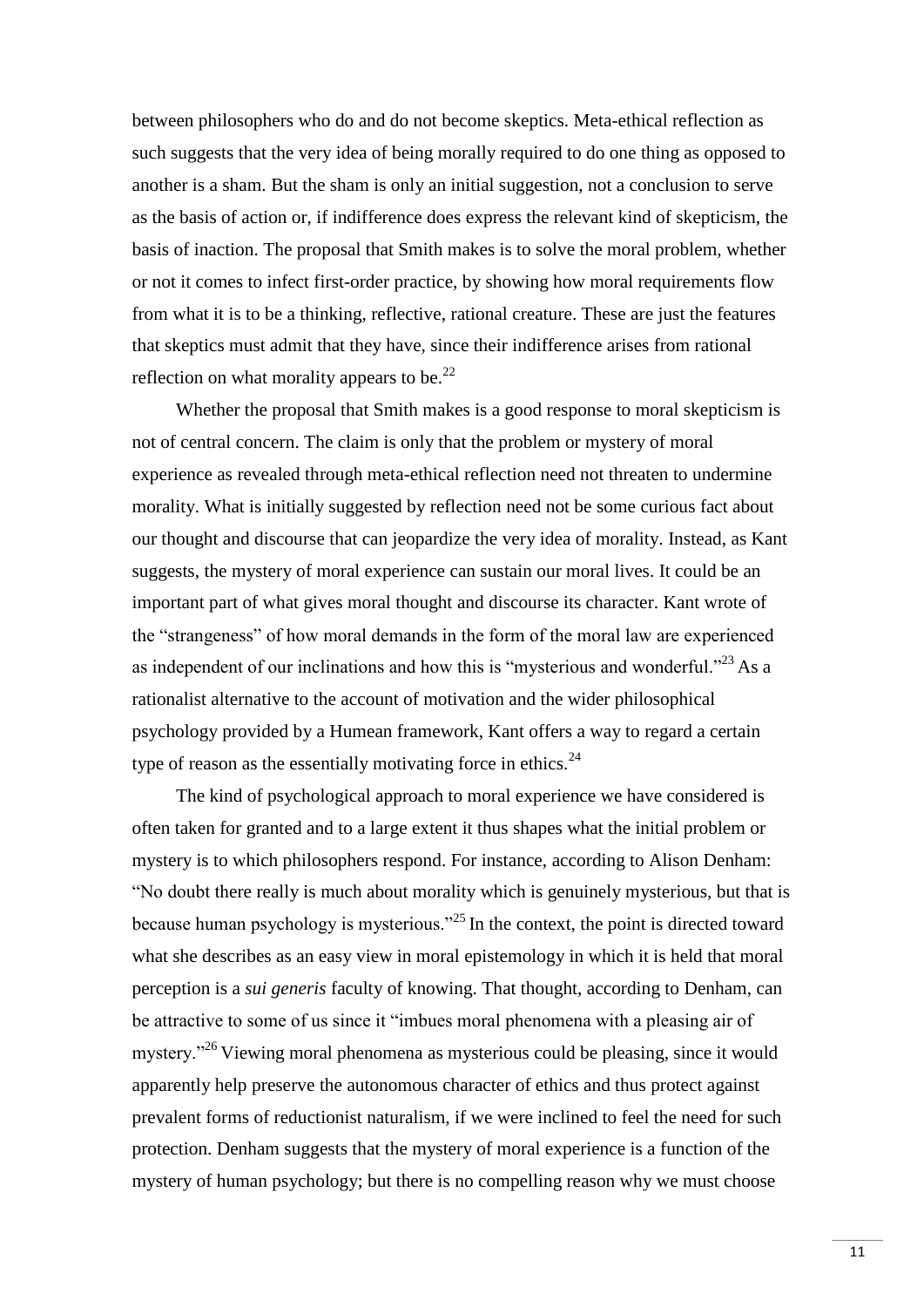between either accounting for the mystery in psychological terms or embracing the idea that the mystery is a result of some *sui generis* qualities or properties of moral phenomena wholly independent of psychology and a broader naturalist framework.

## **5. Concluding Remarks**

The standard formulation of the mystery encourages us to attend to mental states, to the logic of propositional attitudes and their relations to the exclusion of other important features of moral experience. We cannot hope to describe adequately our moral experience if we characterize it in wholly psychological terms that are used to refer only to inward phenomena. The motivation for analyzing the ordinary features of experience in psychological terms comes from a tacit commitment to the primacy of psychology. Overall, our moral thought and practice is said to contain a mystery or problem, but the mystery is generated by the incompatibility of mental states. The standard formulation need not explicitly restrict the focus on aspects of our psychology but there is, nevertheless, a problematic switch between domains of phenomena. An explanation of why our overall moral thought and practice contains a mystery ultimately will be framed in terms of psychological states even though the mystery is said to pervade our moral thought and discourse. What explains the occurrence of the mystery is that the complex array of outer phenomena can be interpreted as either being intellectual or practical which, in turn, are captured by the two cardinal psychological states of belief and desire. The relevant propositional attitudes have distinct metaphysical, semantic, and epistemological roles, but both share the same psychological space, as it were. Thus there has been a slide between two senses of the phenomena, an outward sense and an inner sense, and the two have been conflated.

Moral experience may nonetheless contain features that are difficult to reconcile or that our moral lives are in any sense mysterious. To neglect those aspects of our moral lives would be to neglect core features of our experience and to risk turning moral reflection, as Martha Nussbaum has put it something "hopelessly flat, tedious, underambitious."<sup>27</sup> Nevertheless, a particular account of what the mystery amounts to, one that is characterized as something that can be identified and explained with reference only to psychological considerations, is misleading. It is misleading because it runs together different domains of phenomena, and illicitly substitutes one for the other and by doing so presents a restrictive conception of what the mystery amounts to. In particular, it implies that the mystery is, in essence, a psychological mystery that comes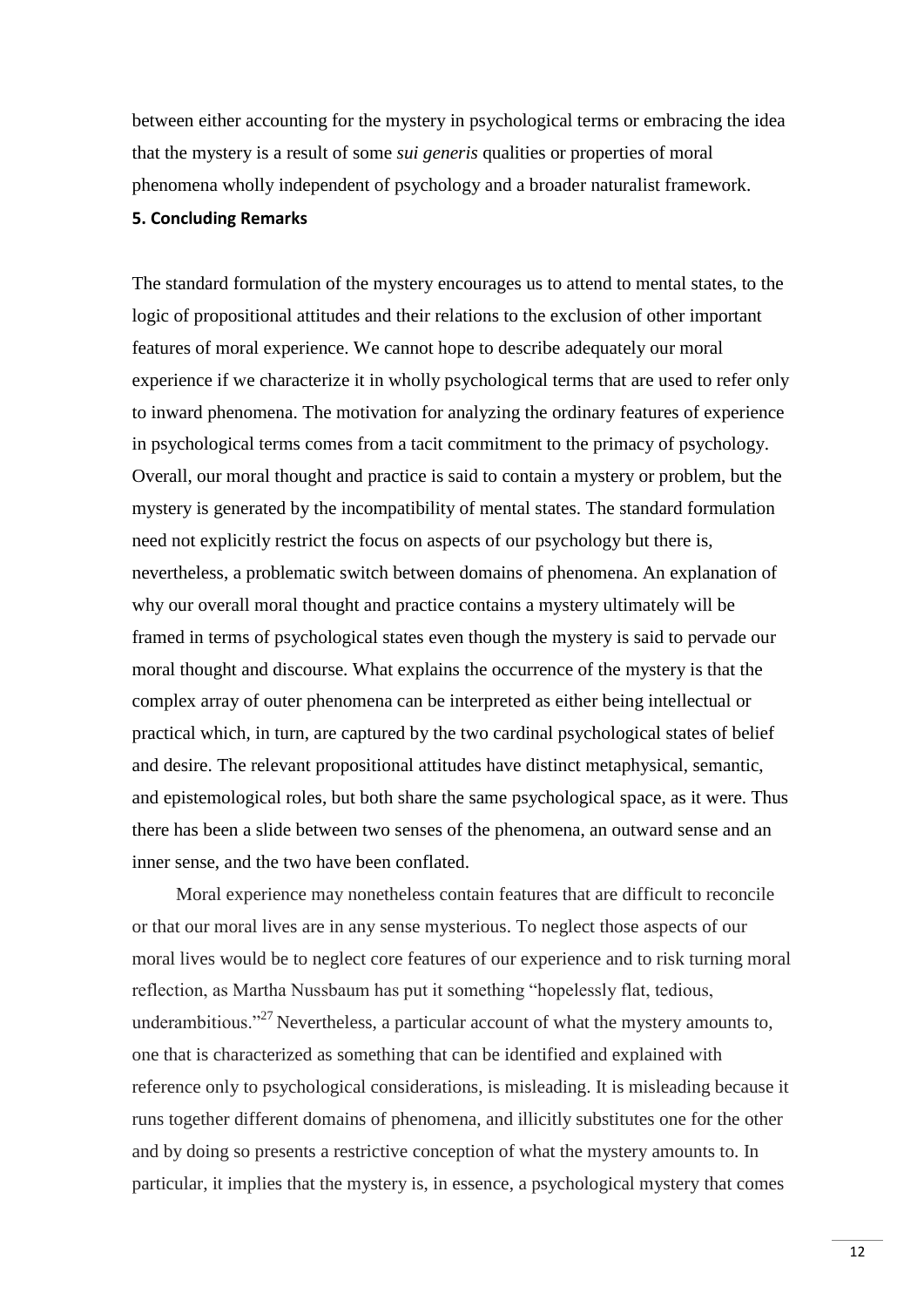into view through analysis of mental states and their relations. As such, saving the phenomena becomes a task of describing the salient characteristics of our inner psychological lives.

What constitutes the ethical appearances is not a question that can be analyzed into a question about states of mind. As a contribution to the task of elucidating our moral experience, Smith has provided an influential framework for further discussion. But there is more to the mystery or the problem of moral experience than can be accommodated by invoking propositional attitudes and the apparent tension between them. Providing a comprehensive and in-depth account of what the ordinary facts of moral experience amount to is an important and daunting task and we should do more than glancing inward if we want to understand what they are.<sup>28</sup>

### **Notes**

2. Smith, op. cit., pp. 5 & 124.

3. Michael Smith, "Realism," in *A Companion to Ethics*, ed. Peter Singer (Oxford: Blackwell, 1993), p. 402.

4. See Smith, *The Moral Problem*, p. 7.

5. See J. E. J. Altham "The Legacy of Emotivism," in Graham MacDonald and Crispin Wright, eds., *Fact, Science and Morality: Essays on A. J. Ayer's Language, Truth and Logic* (Oxford: Blackwell, 1986).

6. See Elizabeth Anscombe, *Intention* (Oxford: Blackwell, 1957), p. 56.

- 7. Smith, *The Moral Problem*, p. 7.
- 8. Ibid.

9. See J. L. Mackie, *Ethics: Inventing Right and Wrong* (London: Penguin, 1977).

- 10. Smith, *The Moral Problem*, p. 11.
- 11. Mackie, op. cit., pp. 38-39.

12. See Michael Smith, "In Defence of "The Moral Problem"," *Ethics*, vol. 108, no. 1, 1997, p. 118.

<sup>1.</sup> Michael Smith, *The Moral Problem* (Oxford: Blackwell, 1994), p. 11; see also David McNaughton, *Moral Vision* (Oxford: Blackwell, 1988), p. 23.